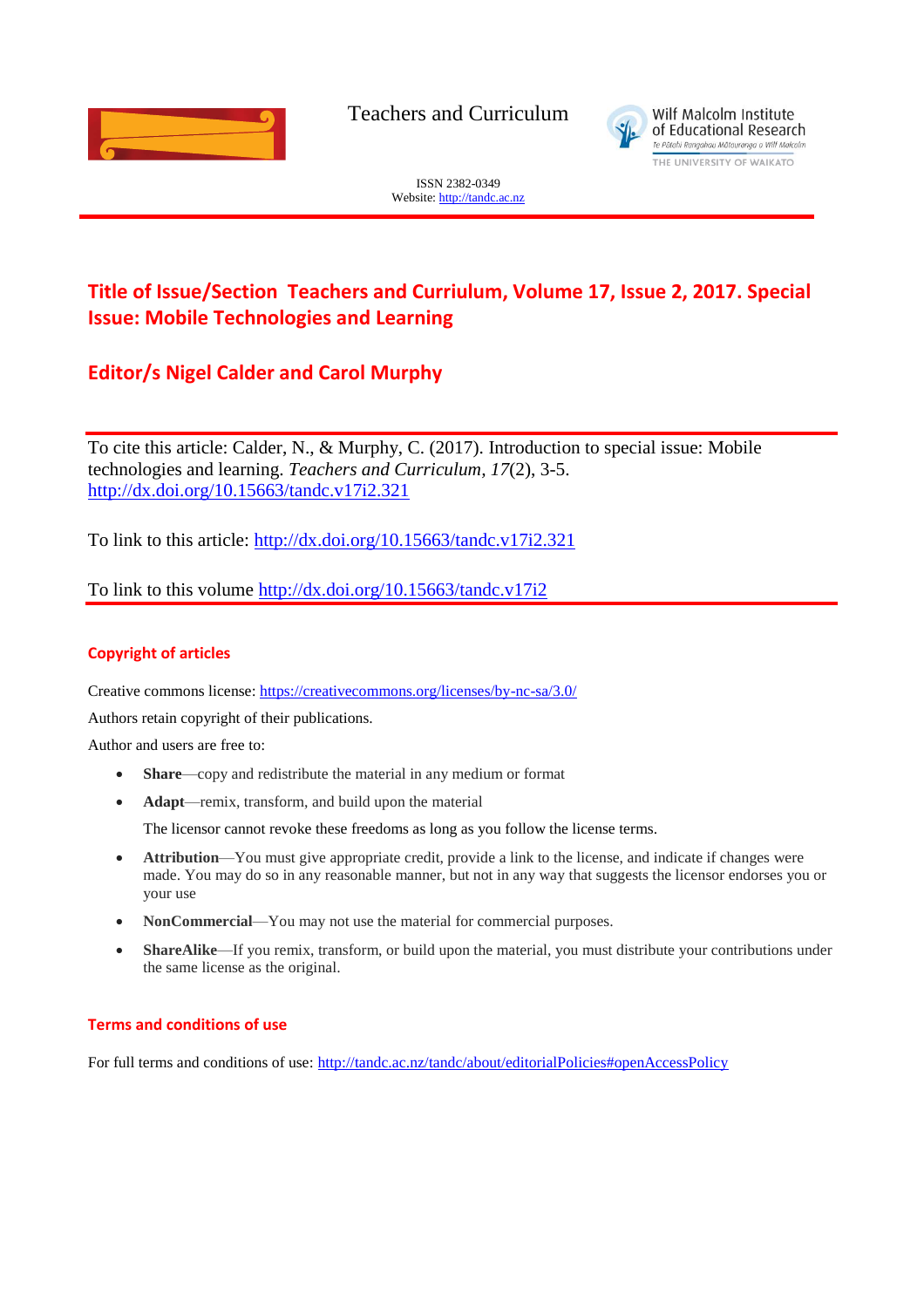### **INTRODUCTION TO SPECIAL ISSUE: MOBILE TECHNOLOGIES AND LEARNING**

### **NIGEL CALDER**

*The University of Waikato New Zealand*

### **CAROL MURPHY**

*The University of Tasmania Australia*

The ways that mobile technologies are used for learning needs to be examined. Mobile technologies are a relatively recent addition to the way we communicate and engage with the world. They allow flexible ways to interact with people and in a diversity of environments and contexts. They have the potential to bring the world into our hands. Does this flexibility and potential in communication transfer to education? When digital technologies first entered onto the education landscape much was made of their promise to transform the learning process. In his seminal work *Mindstorms: Children, computers and powerful ideas,* Papert (1980) identified potential for digital environments to reshape the way that learning was engaged with, and hence for understanding to emerge in alternative ways (Calder, 2011). But has this potential been realised? Are educators using the same pedagogies but through digital media or are there fundamental changes in the way learning is occurring? Are mobile technologies opening up new ways of learning that might appeal to a more diverse range of learners? In this special issue, the focus is on mobile technologies and learning. The articles explore the use of mobile technologies in a variety of contexts, across a range of curriculum areas.

The ways to learn and think through mobile technologies and apps exists in a dynamic space, with the uptake of mobile devices and connectivity also increasing markedly. There are emergent mobile technologies that might quickly come into common usage. Virtual reality is developing rapidly, as are artificial intelligence and robotics. The potential for visual, interactive engagement, coupled with the haptic, oral and aural affordances of the technology, change the nature of the learning experiences. For instance, the ability to use in-built video and audio tools, allows users to capture authentic phenomena in their everyday world and use these for informing, modelling, or presenting student inquiries. Research has highlighted the haptic affordance in embodied cognition (e.g., Sinclair  $\&$ Heyd-Metzuyanim, 2014) while being able to process *in situ* also changes the nature of the learning experience.

With mobile technologies being increasingly utilised for teaching and learning, there is a need to conduct research into their use in schools and for this research to be considered in a coherent manner. Some researchers (e.g., Larkin, 2015) have noted a lack of theoretical rigour regarding the use of mobile technologies in relation to their effectiveness. This lack of rigour is further compounded by the lack of time and expertise for teachers to accurately evaluate their use. Meanwhile, others have noted their influence on student engagement and learning (e.g., Attard, 2015), while Hutchison, Beschorner, and Schmidt-Crawford (2012) identified advantages when using iPads in literacy learning.

Mobile technologies do offer vast potential to enhance learning. Central to learning with mobile technologies is the manner in which the tools and the apps are engaged, and the relationship between the technology and the socio-cultural fabric within which the technology is embedded. What we might consider as a socio-technical assemblage (Calder & Murphy, 2017). While there is frequently a focus in schools, and in the media, on 'consumable' apps, that is those where students follow a set task at a specified level, more recently there has been a focus on apps that enable students to create screencasts and enable students to create visual, dynamic representations of situations and their learning process.

Articles in this special issue explore the learning potential from a range of educational sectors (primary, secondary and tertiary) and education settings. The potential for learning and the possible issues and constraints are considered for different devices. There are examples of different apps, and an eclectic range of approaches such as podcasts, screencasting and mixed reality. The first six articles are contextualised in curriculum areas, with the next four considering more general elements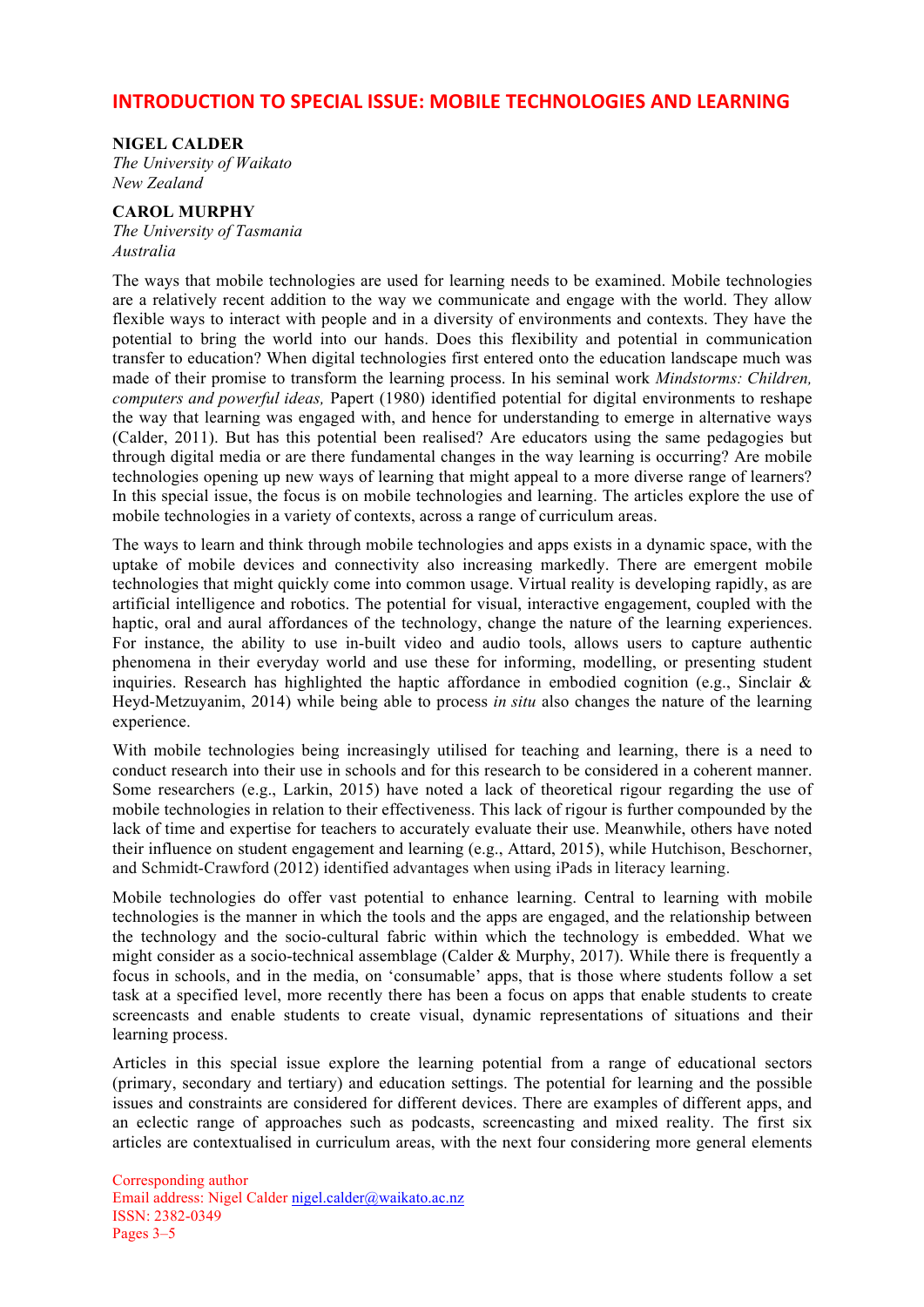#### *4 Nigel Calder and Carol Murphy*

drawn from specific settings. The final three are opinion articles that might both evoke, and gesture towards, further potential opportunities

Aguayo and Eames discuss how the potential of mobile technologies could be realised in free-choice educational settings, where learners are free to choose what they learn in settings such as museums and zoos. In particular, the article focuses on how learning experiences that integrate classroom and free-choice settings could be designed to incorporate mobile learning to enhance ecological literacy. In their article, Khoo and Otrel-Cass report findings from a research project concerned with how enetworked tools can support authentic science inquiry in junior secondary classrooms. The findings highlight three key themes that illustrate the advantage of using mobile phones as part of the classroom culture.

In her article outlining research investigating the possible influence iPads have on learning and engagement in reading, Roser found that although the influence on achievement was inconclusive, using the devices as e-readers was beneficial for reading. The features of the iPad and the app enabled the students to adapt the text to suit personal reading preferences. Meanwhile, Rashid, Watson, and Cunningham's article explores the impact of smartphones, and a task-based language teaching (TBLT) approach, on students and teachers' motivation in improving English writing skills in Pakistan. The results of the study indicate that using smartphones combined with a TBLT approach improves students' engagement in learning tasks as well as their self-expression in English. It also helped the teacher in providing individual feedback to the students.

While considering a broad range of German educational settings in their article, Schrieber and Klose examine the process of creating audio-podcasts to strengthen understanding of various mathematical topics. They found that students benefit from the production of audio-podcasts, as it triggers them to reflect on topics and create a deeper understanding of the content learnt during class. Often learners were in possession of their own device (BYOD), to use for both recording and researching information for the podcasts. Tolosa's article reports on research that evaluates the introduction of iPads in a pre-service foreign language teacher education course. The report indicates how the preservice teachers grappled with how to use the technology, as well as the study of pedagogy, in becoming teachers of a foreign language.

Investigating the impact of introducing BYOD devices and teachers' adoption of practices in relation to the SAMR model, Rae, Dabler and Mackey present findings from a case study of three teachers and their experiences in classrooms. While the findings suggest some enhancement of the teachers' pedagogy in relation to the SAMR model, factors, such as technical issues, time constraints, and the need for further professional development, were identified as impeding progress. Drew and Forbes' study investigated student ownership and the use of mobile technologies within a tertiary institution. The results indicated some conflicting assumptions between tutor perceptions and students' use, with some suggestions made for managing devices in a way that might enhance digital literacy and develop pedagogy. Hodge, Robertson, and Sargisson also examine students' use of mobile technology devices, in this case intermediate school students. This paper reports on four main themes: restrictions, student-led technology use, bypassing the restrictions, and connectivity as a need, with the findings suggesting that young people should be included to a much greater extent in discussions about teaching practices. In their article reporting on an aspect of the use of mobile technologies in primary mathematics classrooms, Willacy, West, Murphy, and Calder focus on personalised learning. The article considers how personalised learning was evidenced through video data of the classroom practice of three teachers, with four pathways to personalised learning emerging.

Allen contributes the first of the opinion articles. It discusses the use of show and tell or screencasting software apps for the simultaneous acquisition of pāngarau/mathematics language and pāngarau/mathematics content and concepts. These apps allow students to capture their communications using multiple visual and audio representations and share these with others, with the students able to share explanations of the strategies or solution methods they use to solve problems. Meanwhile, Lemon's article focuses on 'talknology' initiatives supporting the revitalisation of te reo Māori. The paper discusses the ways that various digital media can be used to facilitate engagement with te reo Māori and enhance its use, with an aim to raise awareness about existing and upcoming 'talknology' initiatives.